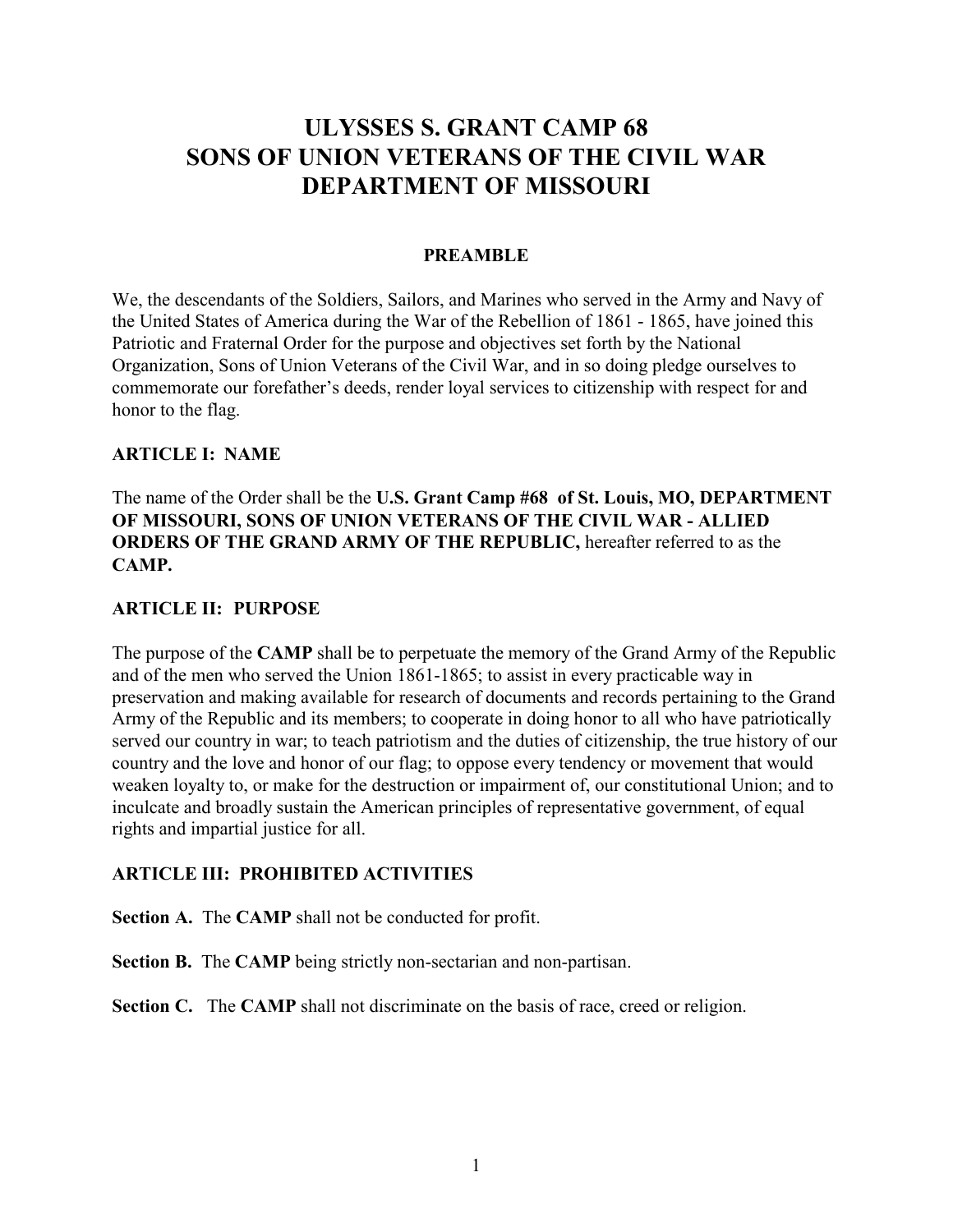#### **ARTICLE IV: MEMBERSHIP**

**Section A. MEMBER:** A **MEMBER** shall be any male descendant, whether through lineal or collateral line, not less than fourteen (14) years of age, who are blood relatives to a Soldier, Sailor Marine or member of the Revenue Cutter Service. Who was regularly mustered and served honorably in, or was honorably discharged from the Army, Navy, Marine Corps or the Revenue Cutter Service of the Union States of America during the war of the Rebellion of 1861-1865; and has never been convicted of any infamous or heinous crime; or who has, or whose ancestors through whom membership is claimed, have never voluntarily borne arms against the Government of the United States of America..

**Section B. ASSOCIATE:** An **ASSOCIATE** shall be any male, not less than fourteen (14) years of age who cannot document ancestral lineage to a Union Veteran of the War of the rebellion of 1861-1865; and who has never been convicted of any infamous or heinous crime and who has never voluntarily borne arms against the Government of the United States of America. The number of **ASSOCIATES** shall not exceed 1/3 of the total membership of the **CAMP.**

**Section C. JUNIOR:** A **JUNIOR** shall be any male descendant, whether through lineal or collateral line, not less than eight (8) years of age and not more than thirteen (13) years old, who are blood relatives to a Soldier, Sailor, Marine Corps or the Revenue Cutter Service. Who was regularly mustered and served honorably in, or was honorably discharged from the Army, Navy, Marine Corps or Revenue Cutter Service of the United States of America during the war of the rebellion of 1861-1865; and has never been convicted of any infamous or heinous crime; or who has, or whose ancestors through whom membership is claimed, have never voluntarily borne arms against the Government of the United States of America.

**Section D. JUNIOR ASSOCIATE:** A **JUNIOR ASSOCIATE** shall be any male descendant, not less than eight (8) years of age and not more than thirteen (13) years old who cannot document ancestral lineage to a Union Veteran of the War of the rebellion of 1861-1865; and who has never been convicted of any infamous or heinous crime and who has never voluntarily borne arms against the Government of the United States of America.

**Section E.** Each application for membership, whether it is for **MEMBER**, **ASSOCIATE, JUNIOR or Junior Associate** shall be recommended by a **MEMBER** or **ASSOCIATE** of the **CAMP** who shall vouch for the applicant's eligibility and moral character.

**Section F.** A rejected applicant shall not be eligible to apply again for membership until six (6) months have elapsed after such rejection.

**Section G.** Any **BROTHER** of the **CAMP** who is three (3) months in arrears in the payment of dues can be dropped by a 2/3 vote of **MEMBERS and ASSOCIATES** present at the **CAMP** meeting. Until his name is dropped from the roll, the **CAMP** shall be subject to per capita tax on such a **BROTHER**. A dropped **BROTHER** may be reinstated in the **ORDER** on re-election by a 2/3 vote of members present at the **CAMP** meeting, after payment of such dues, reinstatement fee or indebtedness to the **CAMP** as it may prescribe. If the **CAMP** is no longer in existence, the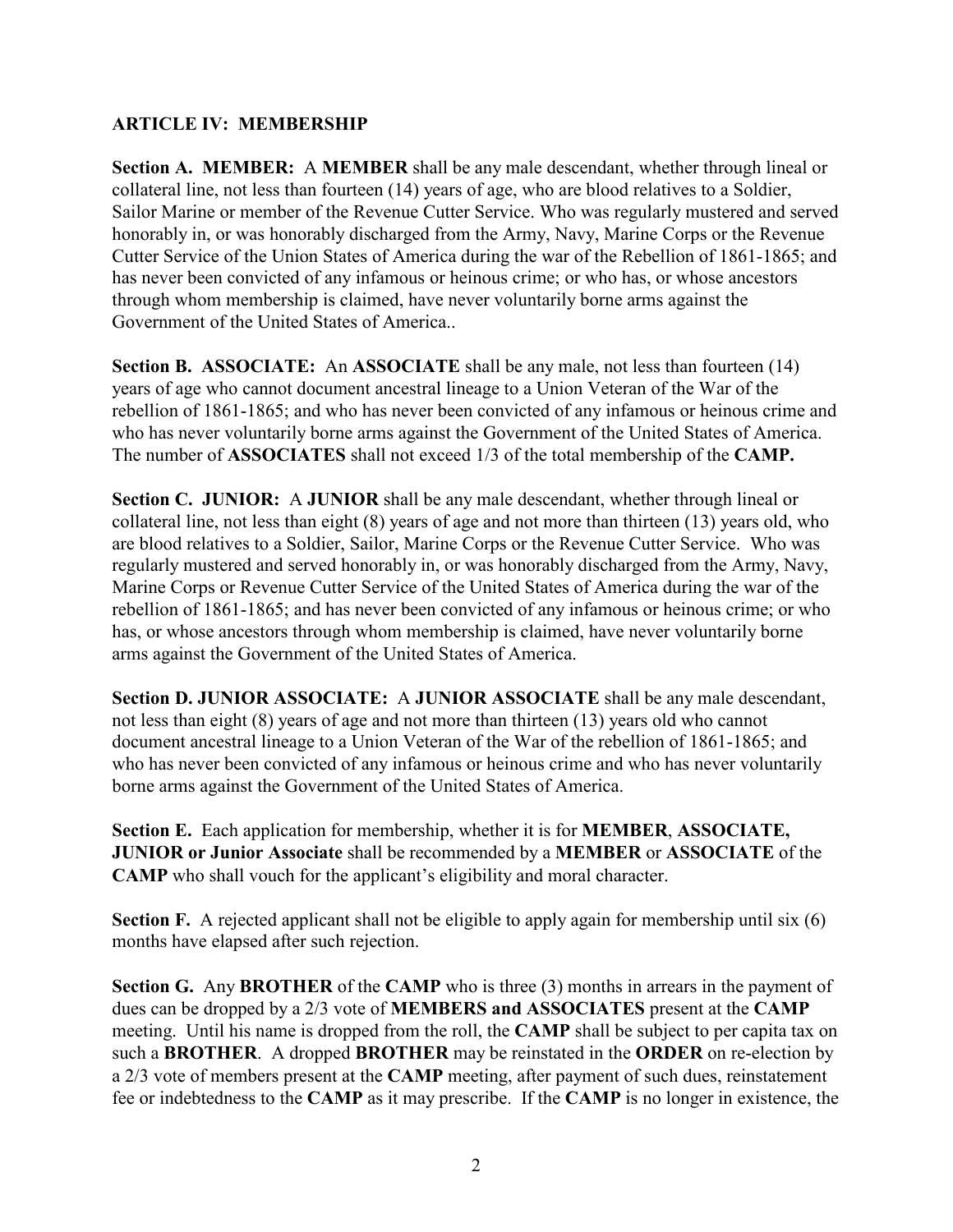sum to be paid shall be fixed by the **DEPARTMENT COMMANDER** and paid to the **DEPARTMENT OF MISSOURI.** 

**Section H.** A person holding a **CAMP TRANSFER** cannot be admitted to the **CAMP** during its sessions unless given permission by vote of the **CAMP.** He is a **BROTHER** of the **ORDER** for purposes of discipline only, and shall be considered honorably discharged if his transfer card is not deposited with and accepted by the **CAMP** within a year. A **BROTHER** thus discharged can be admitted to membership again only in the same manner as an applicant for original membership.

**Section I.** All persons duly elected by the **CAMP** for membership shall be enrolled into the **CAMP**, and, if possible, **INITIATED AS PER THE RITUAL OF THE ORDER.**

**Section J.** Voting rights are reserved for **MEMBERS** and **ASSOCIATES** of the **CAMP,** and not applicable to **JUNIORS or Junior Associates** until reaching the age of fourteen and becoming a **MEMBER** or **ASSOCIATE** of the **CAMP.** 

**Section K.** A **CAMP** member or associate recommending a **JUNIOR or Junior Associate** is responsible to see to it that these **BROTHERS** receive copies of the "Banner", and assist in their participation in **CAMP** function and activities.

# **ARTICLE V: DUES & FEES**

**Section A.** Each **BROTHER** of the **CAMP** shall be assessed annual dues. **ANNUAL DUES SHALL BE A MINIMUM OF \$35.00 FOR MEMBERS AND ASSOCIATES AND A MINIMUM OF \$5.00 FOR JUNIORS and JUNIOR ASSOCIATES.** Annual dues shall become payable the 1st day of January of each year. During the November meeting of each year a report shall be given by the **CAMP TREASURER** stating the planned operating expenses of the **CAMP** for the new year. The Camp membership will increase or decrease the level of dues required of each **BROTHER** for the new year using this report as its basis for decision. New **BROTHERS** initiated into the **CAMP** during months other than January, shall be subject to appropriate dues structure based on the number of months remaining in the calendar year.

#### **Section B.** Each **MEMBER or ASSOCIATE** shall pay the **DEPARTMENT & NATIONAL DUES** upon payment of **CAMP DUES**.

Section C. Dues are required by the 31st day of January. If not received by the 31st day of March or arrangements made, acceptable to the **CAMP COMMANDER** or **CAMP COUNCIL,** all **CAMP** correspondence will be discontinued, and will be provided upon receipt of the appropriate payment for dues.

**Section D.** An **APPLICATION FEE OF \$10.00** shall be assessed from each new **MEMBER** upon induction into the **ORDER.**

# **ARTICLE VI: CAMP OFFICERS**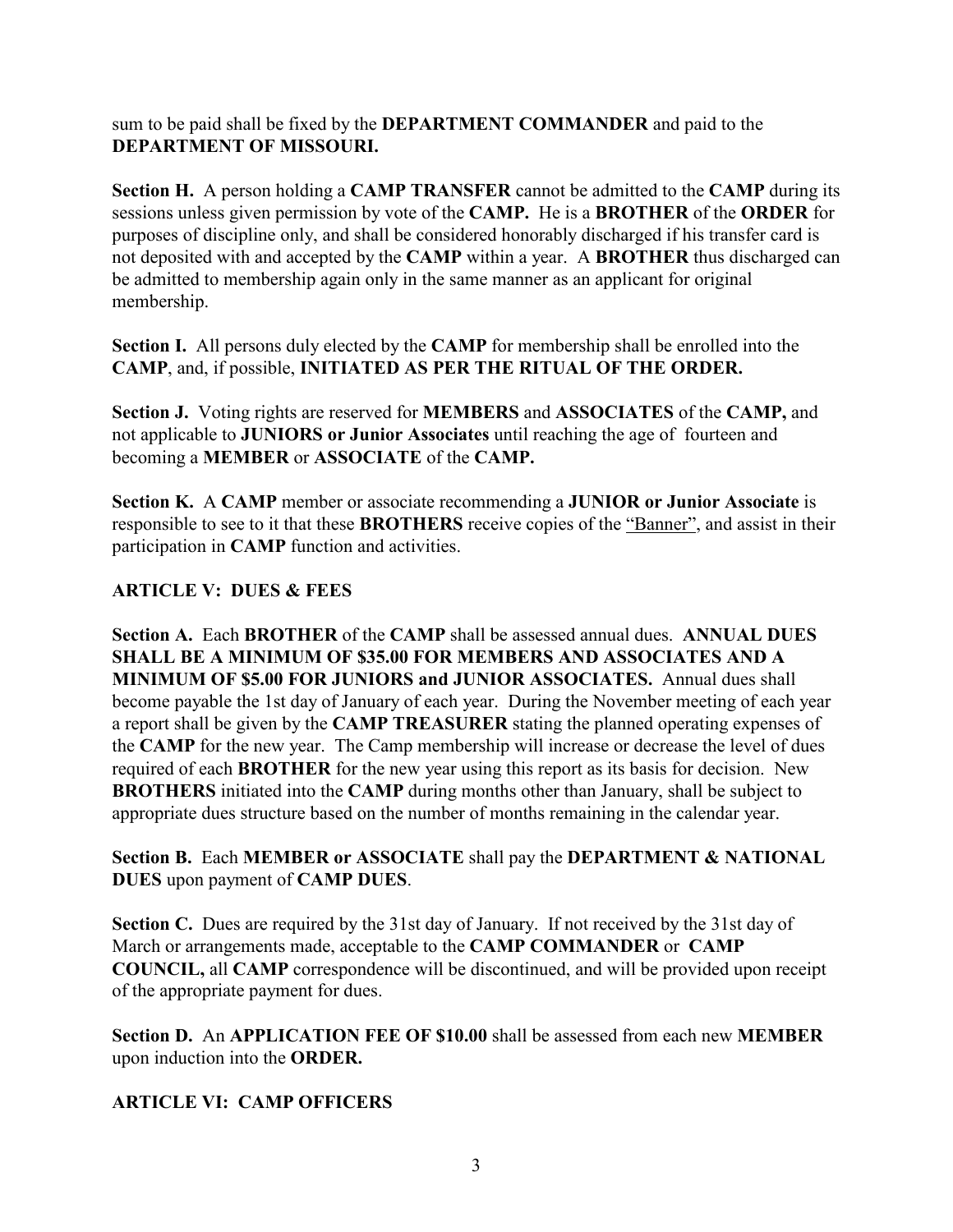**Section A. CAMP OFFICERS** shall be of two types: elected and appointed. The **ELECTED OFFICERS** shall be **COMMANDER, SENIOR VICE COMMANDER, JUNIOR VICE COMMANDER, SECRETARY, TREASURER, CAMP COUNCIL, CAMP DELEGATE**  and **ALTERNATE TO STATE ENCAMPMENT.** The **CAMP COUNCIL** shall be compiled of three members of the **CAMP** not holding the office of **COMMANDER, SECRETARY,** or **TREASURER.** The **APPOINTED OFFICERS** of the **CAMP** shall be **CHAPLAIN, PATRIOTIC INSTRUCTOR, HISTORIAN, GUIDE, COLOR BEARER, GUARD, GRAVES REGISTRATION** and **COUNSELOR.** 

**Section B.** The elected **CAMP OFFICERS** shall be elected at a regular or special meeting of the **CAMP** during the last quarter of the calendar year. A majority vote shall be required to elect all elective officers with the exception of **CAMP COUNCIL, DELEGATE** and **ALTERNATE,** which shall be elected by a plurality vote. The **CAMP COMMANDER** shall appoint the non-elected **CAMP OFFICERS.** 

**Section C.** The **CAMP OFFICERS** shall be installed at a Camp meeting between November 1 and January 31 by a person designated by the **DEPARTMENT COMMANDER.** 

**Section D.** Any vacancy which may occur in an elective office of a **CAMP** shall be filled temporarily by the **OFFICER** next in rank. Such vacancy shall be approved for the unexpired term by the **CAMP COUNCIL** or by the **MEMBERS** at the next regular or special **CAMP**  meeting.

**Section E**. The **CAMP** may by a 2/3 vote of **MEMBERS** present at the **CAMP** meeting, first giving five (5) days notice by mail, vacate the position of any elective officer who shall have been absent from six (6) consecutive regular **CAMP** meetings without good cause and such vacancies shall be filled in the same manner as other vacancies.

**Section F.** The **CAMP** may impeach and remove from office by 2/3 vote of members present at **CAMP** meeting, any officer for immoral conduct or for any abuse or dishonorable practice of any kind.

**Section G.** No **JUNIOR or JUNIOR ASSOCIATES** of the **CAMP** shall hold a elected or appointed office of the **CAMP**.

#### **ARTICLE VII: DUTIES OF CAMP OFFICERS**

**Section A.** The **CAMP COMMANDER** shall preside at all meetings of the **CAMP**, He shall decide all question of the order without debate; subject however to an appeal to the **CAMP**. It shall be his duty to detail all officers and appoint all committees (of which he shall be a member ex-officio) not otherwise provided for, approve all orders of requisitions made on the **CAMP TREASURER** or **CAMP COUNCIL** for appropriations of money, or any property of the **CAMP**, and perform all other duties pertaining to his office. He shall remain impartial and govern the **CAMP** in the best interest of the **ORDER.**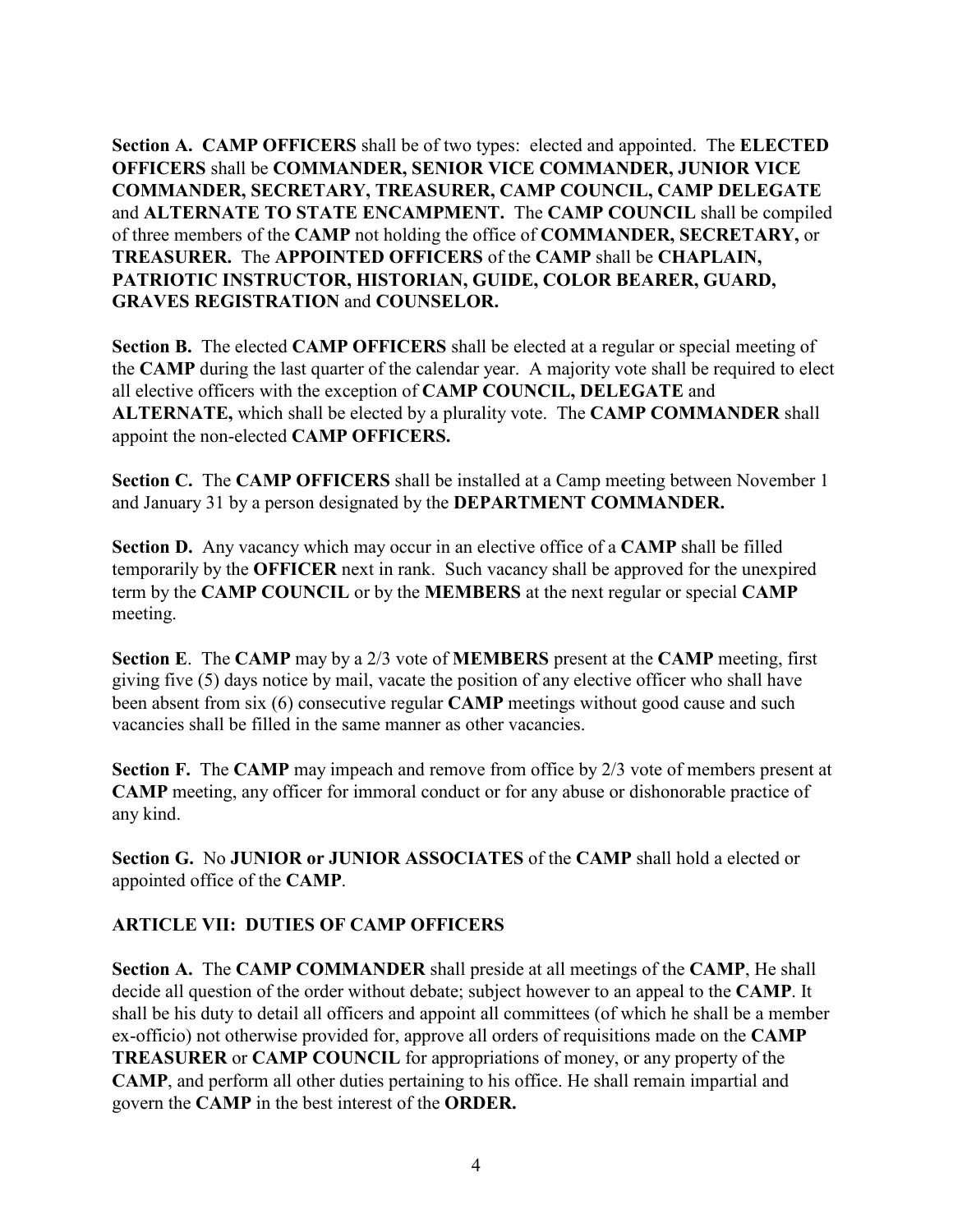# **Section B.** The **CAMP SENIOR VICE COMMANDER** and **JUNIOR VICE COMMANDER** shall assist the **COMMANDER** and shall perform such duties as pertain to their office. They shall also preside over **CAMP** meetings in the absence of the **CAMP COMMANDER**.

**Section C.** The **CAMP COUNCIL** shall devise and recommend measures for preserving and increasing funds of the **CAMP**; make its investments, leases and other contracts; secure a place of meeting; settle and dispose of all disputed accounts between the **TREASURER** and members of the **CAMP**; examine the books, vouchers and other papers of the different officers, and at the end of each quarter render a complete report showing its transactions and the financial condition of the **CAMP**. The **COUNCIL** may fill any vacancy which may occur in an elected **CAMP**  office with a majority vote of the **CAMP COUNCIL.** 

**Section D.** The **CAMP SECRETARY** shall perform all duties pertaining to his office, keep all books of record, make duplicate quarterly reports to the **DEPARTMENT SECRETARY-TREASURER** on the 1st days of January, April, July and October upon forms prescribed by the **ORDER** and furnished by the **DEPARTMENT SECRETARY-TREASURER**, showing all gains or losses in membership and the total membership; and forwarding said report along with per capita tax to the **DEPARTMENT SECRETARY-TREASURER** on or before the 10th of the month. He shall ensure that a duplicate copy of the report is placed in the camp's file. He shall draw requisitions upon the **CAMP TREASURER** for reimbursements of **CAMP** expenditures, and submit the same to the **CAMP COMMANDER** for his approval. He shall also provide a current copy of the **CAMP** membership list to the **CAMP COMMANDER, SENIOR VICE COMMANDER** and the last **PAST COMMANDER** available.

**Section E.** The **CAMP TREASURER** shall be accountable for receipt and disbursement of **CAMP** funds and have charge of its property not otherwise provided for; keep the accounts between the **CAMP** and its **MEMBERS**; collect all moneys due the **CAMP**, given in all cases receipts therefore; notify all members in arrears by the 1st day of March that they are delinquent, provide monthly, quarterly, and yearly financial reports to the **CAMP MEMBERSHIP** and the fund balance in his hands. He shall make quarterly financial reports through the **CAMP SECRETARY** to the **DEPARTMENT SECRETARY-TREASURER.** He shall exhibit the account books of the **CAMP** to any elected **CAMP OFFICER** upon reasonable request; file all tax and other financial reports required of the **CAMP**; cause an audit to be performed on an annual basis; shall provide completed dues notices, to be sent by the **SECRETARY,** and perform all duties that are incident to the office of the **TREASURER**.

**Section F**. The **PATRIOTIC INSTRUCTOR, CHAPLAIN, GUIDE, GUARD, COLOR BEARER** and **COUNSELOR** shall perform such duties as prescribed by the **RITUAL OF THE ORDER** or directed by the **COMMANDER.** 

**Section G.** All officers of the **CAMP** shall upon their retirement from office turn over to their successor all property of the **CAMP** within thirty (30) days after leaving office.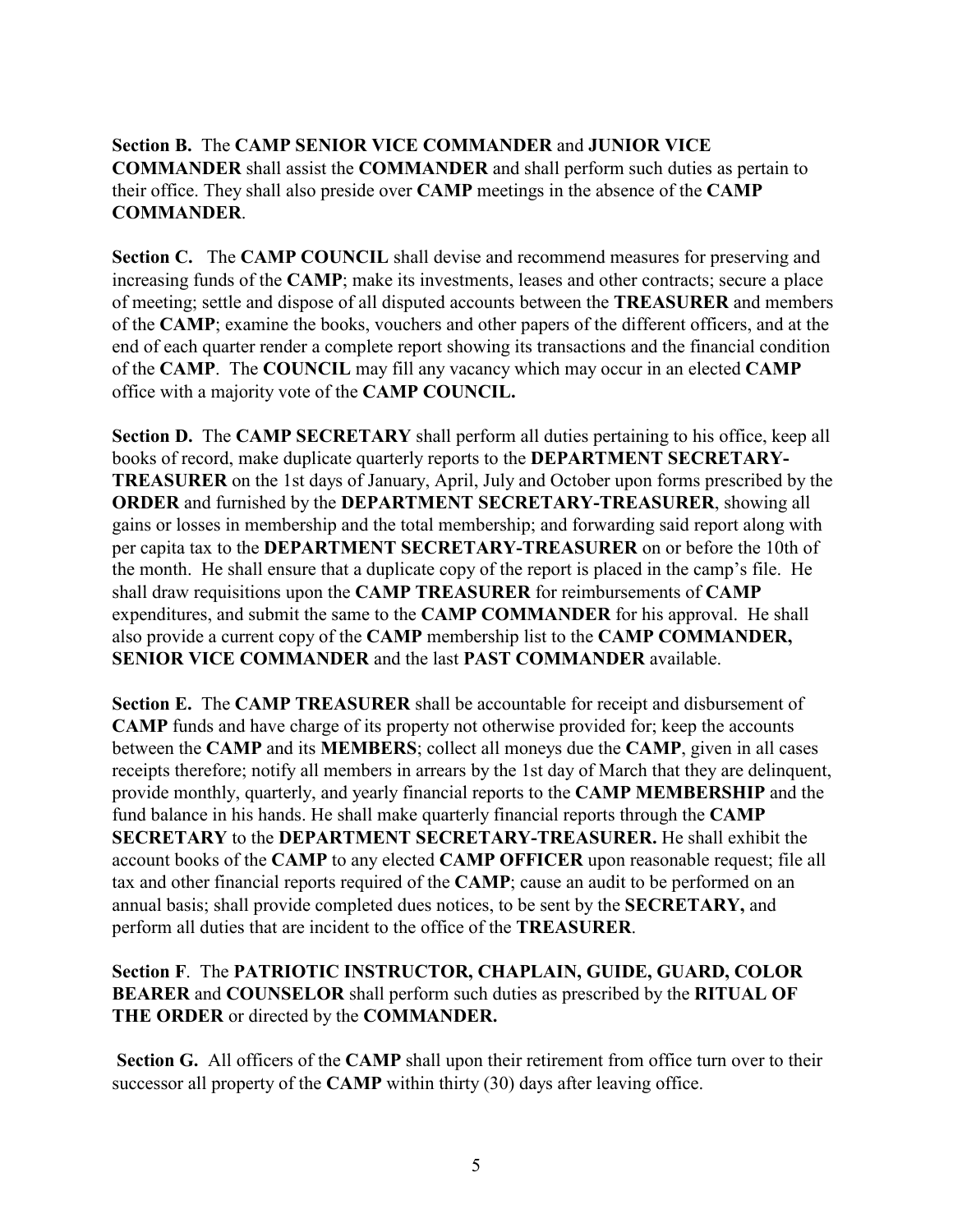#### **ARTICLE VIII: MEETINGS**

**Section A.** Regular meetings of the **CAMP** shall be held quarterly (as a minimum) throughout the year. The meeting of the **CAMP** shall be at such time and place as chosen by the **CAMP COMMANDER.** All regular meeting of the **CAMP** shall be held within the boundaries of the **DEPARTMENT OF MISSOURI.**

**Section B.** Special meetings of the **CAMP** shall be called by the **CAMP COMMANDER.** 

**Section C.** Notification of Regular and Special meetings to the **MEMBERS** shall be the responsibility of the **CAMP SECRETARY.** A minimum of five (5) days notice shall be given to **MEMBERS** for either Regular or Special meetings.

**Section D.** Special meeting of the elected **CAMP OFFICERS** may be called by the **CAMP COMMANDER.** All business conducted at said meeting shall require ratification by the **CAMP MEMBERSHIP** at the next Regular or Special meeting of the **CAMP.** 

**Section E.** A minimum of 10% of the **CAMP MEMBERS** shall be required to be present in order to conduct business at a Regular or Special meeting of the **CAMP.** Said members minimum shall not be composed of associates in excess of 49% pursuant to Article IV, Section A of the bylaws. All matters brought before the **CAMP** at a Regular or Special membership meeting shall be decided by a majority vote of those present and entitled to vote at said meeting with one exception, that being the election of **CAMP COUNCIL, DELEGATES** and **ALTERNATE** who shall be elected by plurality vote.

**Section F.** Any members of the **AUXILIARY** to the **SONS OF UNION VETERANS OF THE CIVIL WAR,** the **WOMEN'S RELIEF CORPS,** the **DAUGHTERS OF THE UNION VETERANS OF THE CIVIL WAR,** and the **LADIES OF THE GRAND ARMY OF THE REPUBLIC,** may be admitted to the session of the **CAMP.** 

**Section G.** All meetings of the **CAMP** shall have the **UNITED STATES FLAG** and the **CAMP CHARTER** displayed.

**Section H.** All meetings of the **CAMP** shall be conducted by the guidelines of the **RITUAL OF THE ORDER** and the current edition of **ROBERT'S RULES OF ORDER**, in that order.

# **ARTICLE IX: COMMITTEES**

**Section A. SPECIAL COMMITTEES** may be created by action of the **CAMP COMMANDER** and shall be for the period of time designated in the creation thereof. Duties and responsibilities of the **SPECIAL COMMITTEE** shall be defined by the **CAMP COMMANDER.** 

**Section B.** The **CAMP COMMANDER** shall serve as ex-officio on all Special Committees unless otherwise noted.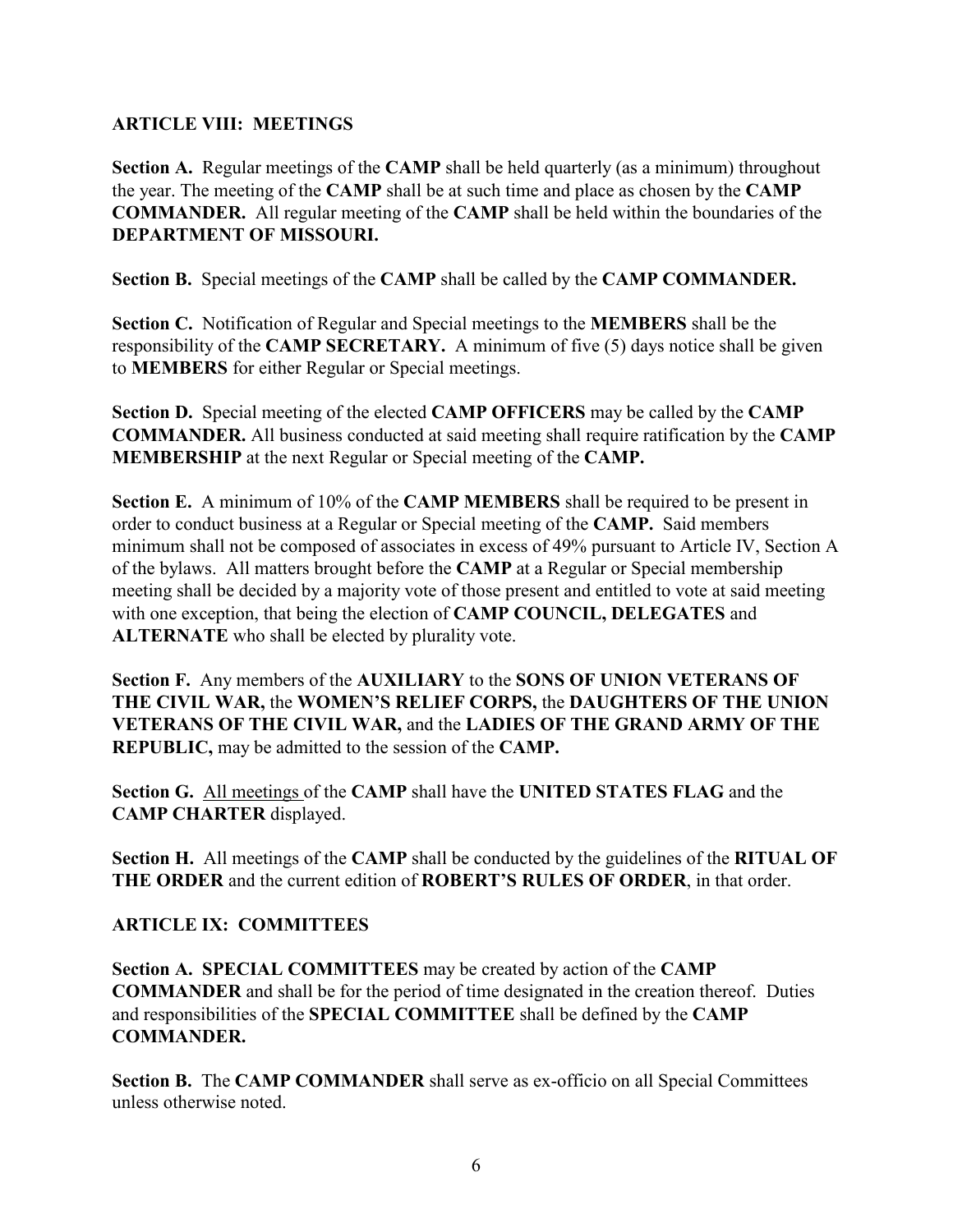**Section C.** The **MILITARY AFFAIRS COMMITTEE** shall be charged with the responsibilities of: (1) increasing the Camp's membership in the **CAMP GUARD,** (2) advising the **CAMP** on all matters relating to appropriate era military dress, mannerism and formalities associated with Camp ceremonies, parades and activities, (3) assisting the members in obtaining appropriate uniforms, (4) election of the Camp's commissioned and noncommissioned officers and (5) establishment and maintenance of communication and coordination channels between the Camp Guard, Department, S.V.R. and local Civil War reenactment organizations. The **MILITARY AFFAIRS COMMITTEE** shall be chaired by the **CAMP COMMANDER.**

#### **ARTICLE X: BOOKKEEPING**

**Section A.** The fiscal year of the **CAMP** shall begin on the 1st day of January and end on the 31st day of December of each year.

**Section B.** Annual financial statements of the **CAMP,** prepared in accordance with Generally Accepted Accounting Principles, that offers full General Ledger Accounting, shall be prepared shortly after the end of each fiscal year. All financial statements and records shall be subject to an annual audit; the results of which shall be reported to the **CAMP COUNCIL** and **CAMP COMMANDER.** 

**Section C.** All Camp funds shall be deposited in a reliable depository as the **CAMP COUNCIL** may direct. The **CAMP** may have a checking and savings account, and may establish such financial accounts as necessary for the **CAMPS** welfare. The **CAMP COMMANDER** may disburse funds from the checking account. In the case of the **CAMP TREASURER**, he shall for reimbursements of personal losses occurred from **CAMP** expenditures, have a sign receipt from the **CAMP COMMANDER** or **SENIOR VICE COMMANDER**, or must have a receipt signed within 30 days of verbal approval from the **CAMP COMMANDER** or **SENIOR VICE COMMANDER.** The **CAMP TREASURER** or the **CAMP COMMANDER** may withdraw or transfer funds from the savings account, withdraw or transfer must be reported to the **CAMP** at the next regular or special **CAMP** meeting.

**Section D.** Camp officers may be entitled to reimbursement of certain expenses necessary for the conduct of their respective office provided, however, that a written request is presented to and approved by the **CAMP COMMANDER.** In the case of a request from the **CAMP COMMANDER**, approval for reimbursement of expenses, must be secured from the **SENIOR VICE COMMANDER.** Typical expenses would include, but not limited to, long distance telephone costs, postage and mileage.

#### **ARTICLE XI: DISCIPLINARY ACTION**

**Section A.** The **CAMP COMMANDER** shall have original jurisdiction over charges preferred against any **MEMBER** of the **CAMP** by a **MEMBER** of the **CAMP.**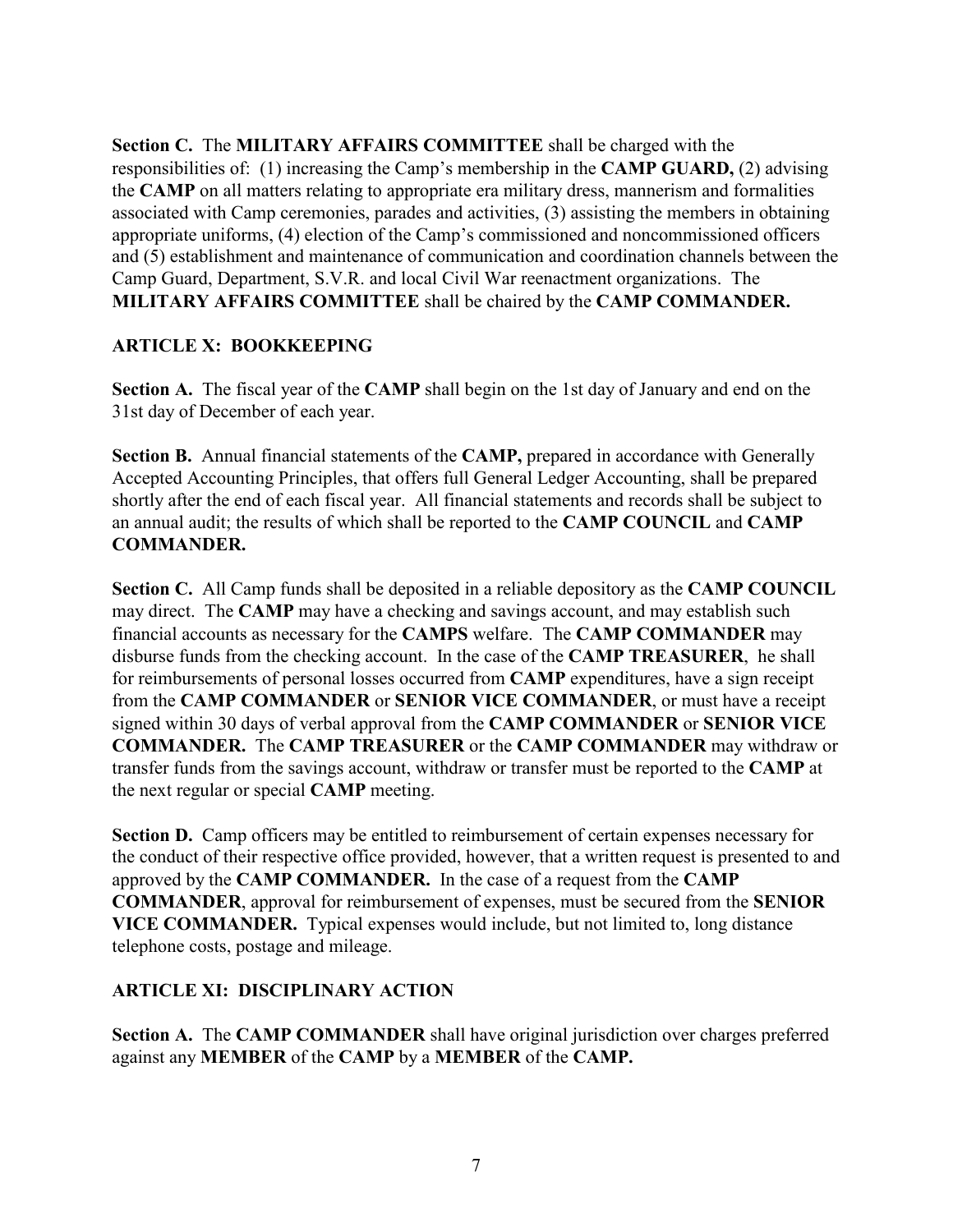**Section B.** Charges may be preferred for violation of duties and obligation to the **ORDER** and subordinate bodies, or the doing of anything tending to injure a veteran or **BROTHER** of the **ORDER** or the **ORDER** itself.

**Section C.** Charges shall be made in writing and shall be addressed to the **CAMP COMMANDER. CAMP COMMANDER** shall send a copy of charges to Accused within reasonable time before the hearing.

**Section D.** Upon filing of such charges the **CAMP COMMANDER** may appoint a **TRIAL COMMISSIONER** who shall give at least five (5) days notice to the party preferring the charges and to the Accused by registered mail, and shall state in said notice the time and place of the hearing. The **CAMP COMMANDER** or **TRIAL COMMISSIONER** shall have the power to postpone or continue the hearing, subpoena witnesses and shall impartially ascertain all the facts relative to the issue, **TRAIL COMMISSIOMER** shall make a report with his recommendations in writing, to the **CAMP COMMANDER,** and to the party preferring the charge, and to the Accused. The **CAMP COMMANDER** shall then decide the issue. The **CAMP COMMANDER** shall report his decision to the **CAMP MEMBERS** at the next regular or special meeting.

**Section E.** The sentence may be a reprimand, suspension from the rights and privileges for a given period of time, or expulsion from the **ORDER.** In addition, the convicted member may be required to reimburse the cost of the trial incurred by the **CAMP.** 

**Section F.** An appeal can be made, by either the party preferring the charges or the Accused, to the **DEPARTMENT OF MISSOURI** and shall be addressed to the **DEPARTMENT COMMANDER.** The **DEPARTMENT COMMANDERS** decision will be final and accepted without debate

**Section G.** Charges preferred against the **CAMP COMMANDER** by a member of the **CAMP** shall be made in writing and addressed to the **DEPARTMENT COMMANDER** and a copy delivered to the **CAMP COMMANDER.**

# **ARTICLE XII: CAMP GUARD**

The **CAMP** may have an independent military organization (**CAMP GUARD)** composed of members of the **SONS OF UNION VETERANS OF THE CIVIL WAR.** 

# **ARTICLE XIII: COLOR GUARD**

The **CAMP** may have a **COLOR GUARD** unit composed of members of the **SONS OF UNION VETERANS OF THE CIVIL WAR. COLOR GUARD** shall not consist of more than fourteen (14) **MEMBERS**, with the highest rank being a colonel. At such time, **COLOR GUARD** is larger than fourteen (14) **MEMBERS**, they must join the **SONS OF VETERANS RESERVE (S.V.R.)** and follow the guidelines of the **NATIONAL MILITARY AFFAIR COMMITTEE.**